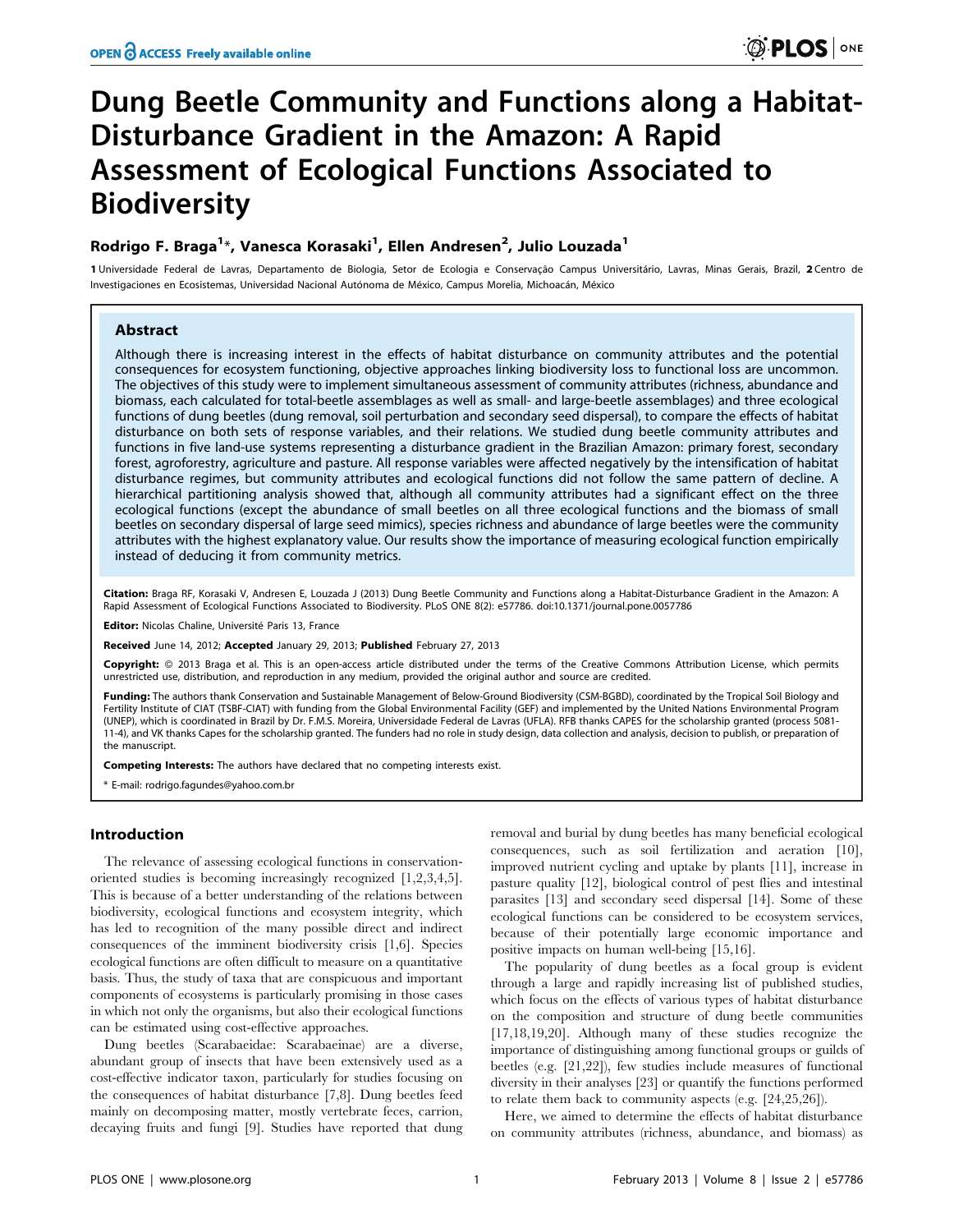well as on dung beetle functions (dung removal, soil excavation and secondary seed dispersal), and to assess the predictive power of community attributes to describe the amount of ecological function.

## Materials and Methods

# Study Site

The study was carried out during March 2008 in the municipality of Benjamin Constant (4°21'12"S and 69°36′04′′W, and 4°25′37′′S and 69°54′23′′W), in the Brazilian state of Amazonas, near the border between Brazil, Colombia and Peru. The study sites included the communities of Guanabara II, Nova Aliança and the town of Benjamin Constant (Figure 1).

The regional climate is classified as humid–super humid Af (Köppen), with a mean annual temperature and rainfall of  $25.7^{\circ}$ C and 2,562 mm, respectively. No pronounced dry season occurs, with precipitation in the driest month being  $>100$  mm; the wettest period is December–April. Inceptisol is the dominant soil class in the region [27].

The study was conducted as part of a larger, multinational research project (''Conservation and Sustainable Management of Below-Ground Biodiversity''). In total, 73 sampling points were distributed across six grids, approximately 9 ha each, to include all the major regional land-use systems (LUSs) (Figure 1). Each sampling point was geo-referenced and was part of a preestablished grid, following the institutional norms of the project [28]. The distance between points was generally 100 m, but was reduced to 50 m in some cases where more replicates per LUS were necessary, ensuring the independence of dung beetle samples [29]. We evaluated five LUSs that, from least to most disturbed habitat were: primary forest  $(n = 15)$  representing the original

forest cover; secondary forest  $(n = 14)$  5–15 years after abandonment of shifting cultivation plots; agroforest  $(n = 15)$ , which represented forest that had never been cleared, but in which some selective logging had occurred with subsequent planting of several commercial species underneath a canopy of native trees; agriculture  $(n = 14)$  small-scale slash and burn shifting cultivation, plots ,1.5 ha with annual (cassava, corn, sugar cane and pineapple) and semi-perennial crops (banana); and, pasture  $(n = 15)$  which included areas for livestock planted in 1970 with imperial grass (Axonopus scoparius), after which it was substituted with Brachiaria brizantha, Brachiaria humidicola and Paspalum notatum. Replicates of each land-use treatment were proportionally distributed inside the grids according to the availability of distinct land-use systems in the study area.

#### Dung Beetle Community Attributes

To quantify beetle species richness, abundance and biomass, we collected beetles using baited pitfall traps. In all sampling points, we placed three baited pitfall traps (19-cm diameter, 11-cm deep), one trap in each corner of a 2-m-side triangle. We used three traps per sampling point to maximize the number of captures and minimize the consequences of potential trap loss. However, in situations in which dung availability or other research resources are limiting, a single pitfall trap can be used. Traps contained 250 ml of a salt+detergent solution, and were baited with fresh human dung (25 g). Traps were opened in the morning and captured beetles were collected after 24 h. We decided to use a 24 h period, rather than the more commonly used 48 h sampling period, to minimize the effects of a confounding factor, i.e. dung attractiveness. It is well known that as dung dries out, it quickly loses its attractiveness [30]. As the land-use systems being



Figure 1. Study areas and sampling design in Amazonas State, Brazil (reproduced, with permission, from Google Earth<sup>TM</sup>). (A) Benjamin Constant municipality. (B) Guanabara II community. (C) Noval Alianca community. Replicates of each land-use treatment were proportionally distributed inside the grids according to the availability of distinct land-use systems in the study area. Each sample point was comprised of three pitfall traps for the measurement of community attributes and one experimental dung unit for the measurement of functions [31]. doi:10.1371/journal.pone.0057786.g001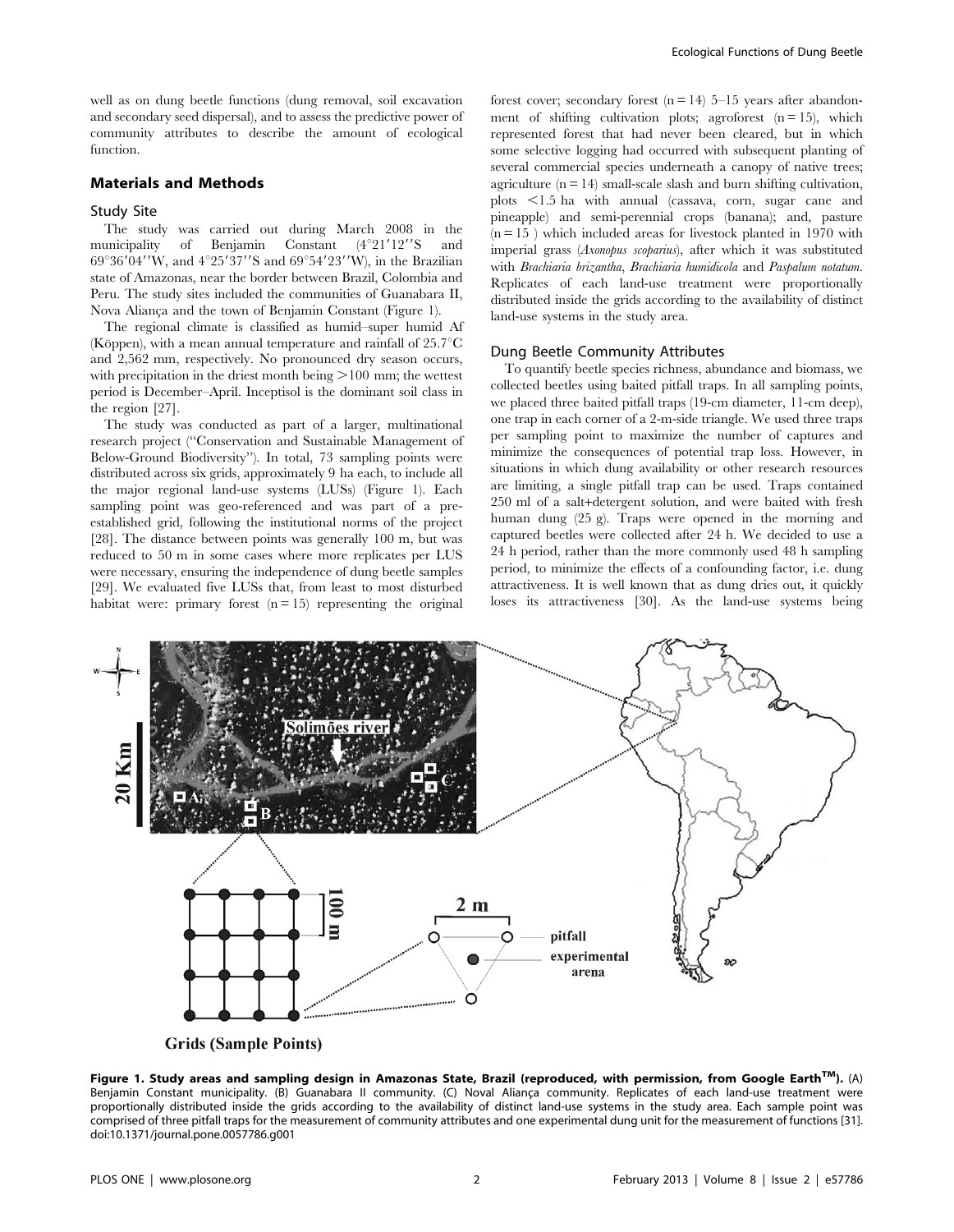compared most likely varied in terms of the speed with which the dung lost attractiveness, a 24 h period was chosen to minimize such differences. All specimens were preserved and sent to the Invertebrate Ecology and Conservation Laboratory, at the Universidade Federal de Lavras (UFLA) where all individuals were sorted and identified. To obtain body mass estimates and size for each species, a sample of  $1-30$  individuals was dried at  $40^{\circ}$ C to constant weight, and weighed in a 0.0001 g precision balance [31]. The length from the clypeus to the pygidium was measured for each species using calipers as a proxy for dung beetle species size. The number of individuals of each species used for biomass and size estimation varied according to the number of beetles available. All necessary permits were obtained for the described field studies. Responsible for the authorization: Ministério do Meio Ambiente (MMA); Instituto Brasileiro do Meio Ambiente e dos Recursos Naturais Renováveis (IBAMA); and Sistema de Autorização e Informação em Biodiversidade (SISBIO); license number 10061-1. Authentication code: 11933184; http://www.icmbio. gov.br/sisbio/verificar-autenticidade.html.

#### Dung Beetle Community Functions

We set up an ecological functions experiment the day before the dung beetles were sampled. The sampling protocol consisted of establishing a circular plot, 1 m in diameter, the border of which was delimited by a fence (approximately 15 cm high; Figure 2). We built the fence using a nylon net with a mesh size of 0.08 mm, which was held in place by eight bamboo sticks. The fence limited the horizontal movement of dung portions by dung beetles to a contained area, allowing for a more accurate quantification of functions. To further facilitate the measurement of ecological functions, we first cleared the soil surface of each arena of litter and vegetation.

In the center of each arena we placed an experimental dung pile consisting of 70 g of a mixture of equal proportions of fresh human and swine dung. Human and pig dung are similar to the dung of the most abundant mammal dung suppliers active in the region, namely monkeys and peccaris. Furthermore, human feces have been shown to be an effective attractant to a wide range of dung beetle species [29].

Inside each experimental dung pile we placed plastic beads, used as seed mimics, in order to estimate the function of secondary seed dispersal. Plastic beads have been used as seed mimics successfully in various studies assessing seed dispersal by dung beetles (e.g. [32,21]). No significant differences have been found in the rate or depth of burial between seeds or seed mimics [33] and seeds mimics have the great advantage of not being removed by seed predators [25]. In each experimental dung pile, we placed seed mimics of three sizes: 50 small seeds (3.5-mm diameter), 20 medium seeds (8.6-mm diameter) and 10 large seeds (15.5-mm diameter). We protected each experimental dung pile from direct rain by placing a small plastic plate above it, as roof (Figure 2).

Ecological functions were measured 24 h after the placement of the experimental dung piles [31], to allow for the activity of both diurnal and nocturnal dung beetles. We weighed the dung remaining on the soil surface and in excavated soil. All seed mimics still present in the remaining dung were removed, counted and weighed. The weight of seed mimics was subtracted from the dung weight to obtain the net amount of dung remaining and then the amount of dung removed by beetles was calculated. To quantify the amount of soil excavated by dung beetles (i.e. soil moved from deep layers onto the surface as a consequence of tunnel building), loose soil (clearly identifiable on the surface) was collected with spoons or spatulas and dried at  $100^{\circ}$ C until it reached a constant weight. Although ecological functions might be

underestimated due to changes in competitive interactions caused by the fence, we believe that this method provides good estimated values for the amount of functions performed.

To quantify seed dispersal, all seed mimics not found in the dung remaining on the soil surface were assumed to have been dispersed by dung beetles. Thus, the number of seed mimics dispersed was obtained by subtracting the number of seed mimics in the remaining dung from the number of seed mimics originally mixed in the dung pile. It is important to mention that this methodology assesses one component of the dispersal effectiveness  $(sensu$  [34]) provided by dung beetles, namely the quantity component. Aspects of dispersal quality, such as burial depth, could be assessed by marking some of the beads with a 50-cm long thread (see [35] for details).

#### Data Analysis

We assessed the sampling efficiency of each LUS by calculating the number of observed species as a percentage of the total species richness, which was estimated based on the average of three nonparametric estimators: Chao 1, Jack 1 and Bootstrap [36]. Community attributes (abundance, richness and biomass) were estimated for each sampling point, both for the total dung beetle assemblage captured, and for the small- and large-beetle assemblages separately (hereafter referred to as 'total', 'small' and 'large'). This was done because large dung beetles are known to be responsible for a large proportion of the ecological functions performed by the community [51]. We defined the small- and large-beetle assemblages as proposed by [37], with species  $\leq$ 10 mm in length constituting the former and species  $\geq$ 10 mm the latter.

To analyze the effects of land use on dung beetle community response variables, we used generalized linear models (GLMs), with land-use categories (primary forest, secondary forest, agroforest, agriculture and pasture) as fixed factors. Data from the three pitfall traps placed in each sampling point were pooled, because our sampling unit was the sampling point  $(n = 15$  for all systems except agriculture, where  $n = 14$ ). We used a Poisson error structure for beetle abundance (total, large and small), richness (total, large and small) and biomass (total), a quasi-Poisson error structure when overdispersion was detected and a binomial error for proportion data (seed dispersal and dung removal) or quasi-Binomial error when overdispersion was detected [38]. We used Gaussian error structure for soil excavation. All GLMs were checked with residual analyses to evaluate the adequacy of the error distribution [39]. To test for correlation between dung removal and the other functions (soil excavation and seed dispersal), we calculated Spearman correlation coefficients.

We used hierarchical partitioning [40] to examine the independent effects of six predictive variables derived from the combination of the three community attributes (richness, abundance and biomass) and the two components of the total beetle assemblage (small and large) on the ecological functions of dung beetles (dung removal, soil excavated and seed dispersal). Hierarchical partitioning is a multiple-regression technique in which all possible linear models are jointly considered to identify the most likely causal factors, providing a measure of the effect of each variable that is largely independent from effects of other variables [40,41]. We evaluated competing models based on the  $R^2_{\text{dev}}$  statistic, determining the significance of effects with a randomization test with 500 interactions [42]. Hierarchical partitioning and associated randomization tests were implemented using the hier.part package freely available in the R statistical program [38].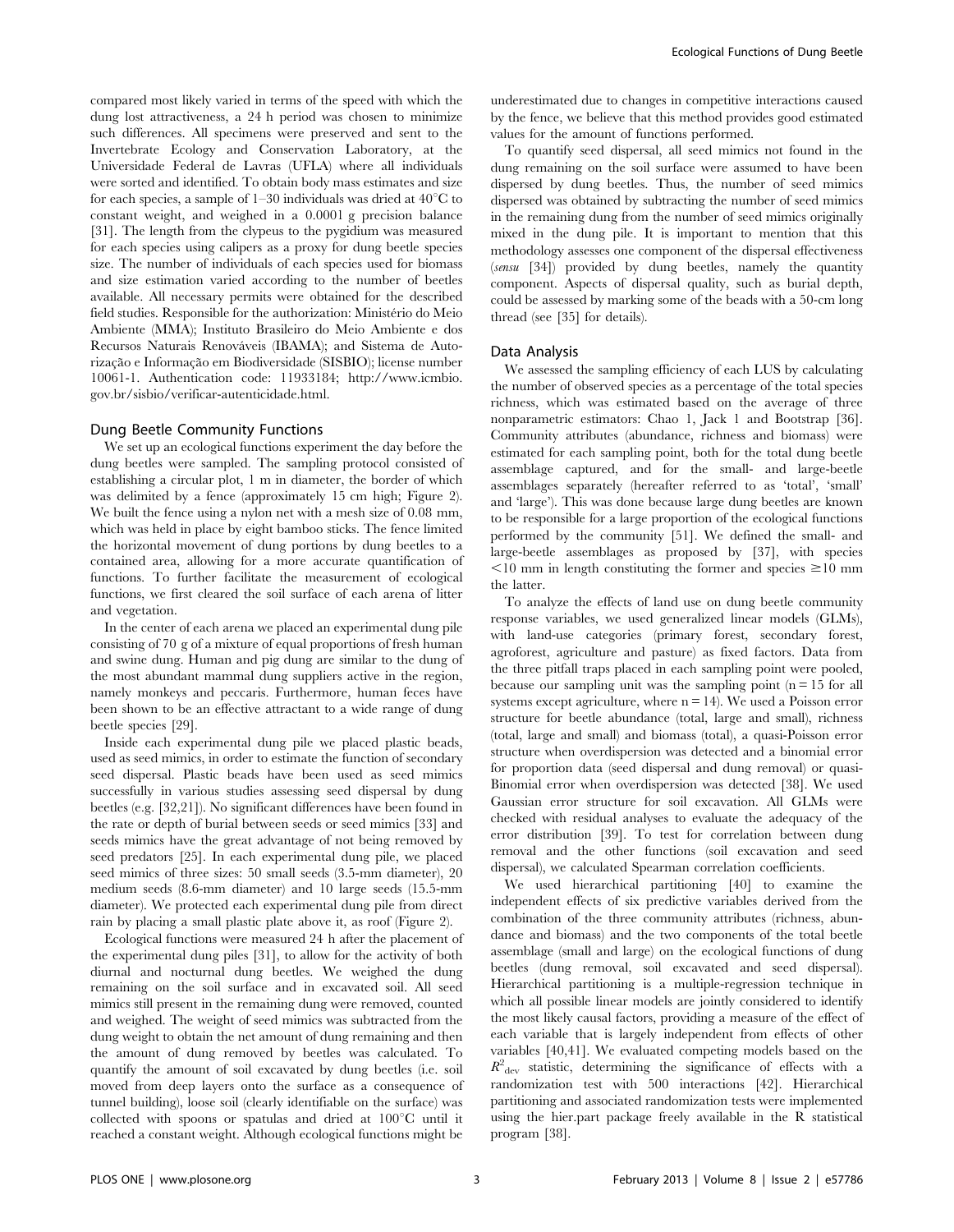

Figure 2. Experimental arena used for measuring three ecological functions of dung beetles. (A) The experimental dung pile in the center of the arena should be protected from rain. (A1) Plastic beads of different sizes were placed within the dung as seed mimics. (B) General setup of the experimental arena (see main text for description). doi:10.1371/journal.pone.0057786.g002

# Results

We captured 1159 dung beetles representing 45 species (Table 1). Primary forest was the land-use system with the highest number of species recorded (33), followed by secondary forest (17), agroforest (16), agriculture (13) and pasture (3). In primary forest, we captured 786 individuals, whereas dung beetles were all but absent from most pitfall traps in the pasture, with only six individuals captured; the number of individuals in the other three land-use systems ranged from 85 to 188 (Table 1). Sampling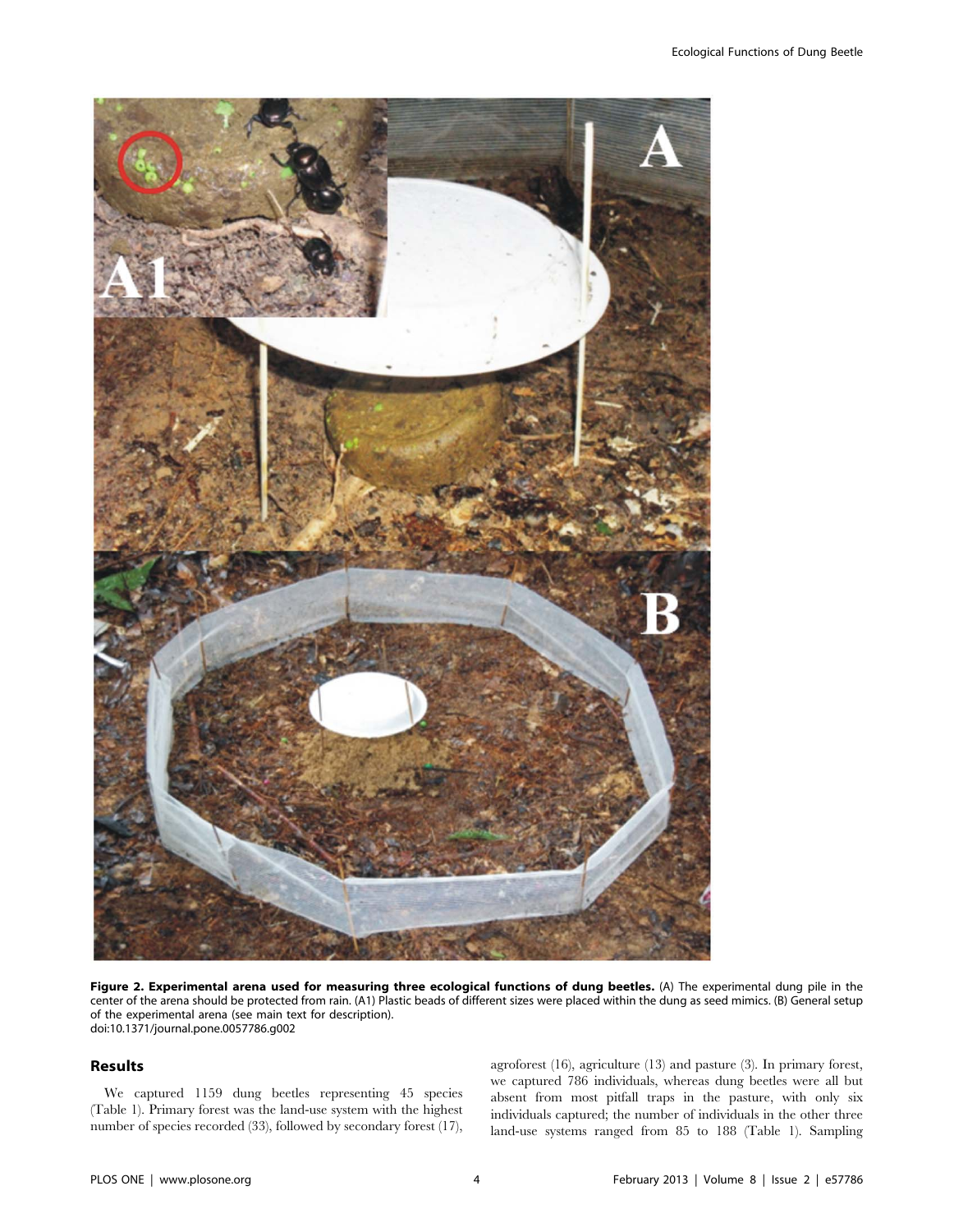Table 1. Total number of individuals, by species, captured in different land-use systems in Benjamin Constant, AM, Brazil.

| Mean weight (g)<br>$\boldsymbol{n}$<br>$\overline{2}$<br>33<br>11<br>16<br>7<br>2<br>3<br>13<br>5<br>16<br>31<br>31<br>14<br>3 | Length<br>category<br>Small<br>Small<br>Small<br>Small<br>Small<br>Small<br>Small<br>Small<br>Small<br>Large<br>Small<br>Large<br>Large      | PF<br>$\mathbf{1}$<br>5<br>3<br>$\overline{2}$<br>$\mathbf 0$<br>$\mathbf 0$<br>0<br>$\overline{2}$<br>$\mathbf 0$<br>$\mathbf{0}$<br>$\pmb{0}$<br>83                                                          | AF<br>0<br>0<br>$\mathbf{0}$<br>0<br>0<br>1<br>0<br>$\pmb{0}$<br>$\mathbf{1}$<br>5<br>0                                                                                                                        | <b>SF</b><br>$\pmb{0}$<br>0<br>$\mathbf 0$<br>0<br>$\mathbf{1}$<br>0<br>0<br>$\pmb{0}$<br>0<br>$\overline{2}$<br>0                                                              | AG<br>$\mathbf 0$<br>0<br>$\mathbf 0$<br>0<br>$\mathbf 0$<br>0<br>2<br>$\mathbf 0$<br>0<br>$\mathbf{1}$                                                    | PA<br>$\pmb{0}$<br>0<br>$\mathbf 0$<br>0<br>$\mathbf 0$<br>$\mathbf 0$<br>0<br>$\mathbf{0}$<br>$\mathbf 0$                                                                                                                                   | Mean<br>$\mathbf{1}$<br>5<br>3<br>$\overline{2}$<br>$\mathbf{1}$<br>$\mathbf{1}$<br>$\overline{2}$<br>$\overline{2}$<br>$\mathbf{1}$                                                                                                                                                                               |
|--------------------------------------------------------------------------------------------------------------------------------|----------------------------------------------------------------------------------------------------------------------------------------------|----------------------------------------------------------------------------------------------------------------------------------------------------------------------------------------------------------------|----------------------------------------------------------------------------------------------------------------------------------------------------------------------------------------------------------------|---------------------------------------------------------------------------------------------------------------------------------------------------------------------------------|------------------------------------------------------------------------------------------------------------------------------------------------------------|----------------------------------------------------------------------------------------------------------------------------------------------------------------------------------------------------------------------------------------------|--------------------------------------------------------------------------------------------------------------------------------------------------------------------------------------------------------------------------------------------------------------------------------------------------------------------|
|                                                                                                                                |                                                                                                                                              |                                                                                                                                                                                                                |                                                                                                                                                                                                                |                                                                                                                                                                                 |                                                                                                                                                            |                                                                                                                                                                                                                                              |                                                                                                                                                                                                                                                                                                                    |
|                                                                                                                                |                                                                                                                                              |                                                                                                                                                                                                                |                                                                                                                                                                                                                |                                                                                                                                                                                 |                                                                                                                                                            |                                                                                                                                                                                                                                              |                                                                                                                                                                                                                                                                                                                    |
|                                                                                                                                |                                                                                                                                              |                                                                                                                                                                                                                |                                                                                                                                                                                                                |                                                                                                                                                                                 |                                                                                                                                                            |                                                                                                                                                                                                                                              |                                                                                                                                                                                                                                                                                                                    |
|                                                                                                                                |                                                                                                                                              |                                                                                                                                                                                                                |                                                                                                                                                                                                                |                                                                                                                                                                                 |                                                                                                                                                            |                                                                                                                                                                                                                                              |                                                                                                                                                                                                                                                                                                                    |
|                                                                                                                                |                                                                                                                                              |                                                                                                                                                                                                                |                                                                                                                                                                                                                |                                                                                                                                                                                 |                                                                                                                                                            |                                                                                                                                                                                                                                              |                                                                                                                                                                                                                                                                                                                    |
|                                                                                                                                |                                                                                                                                              |                                                                                                                                                                                                                |                                                                                                                                                                                                                |                                                                                                                                                                                 |                                                                                                                                                            |                                                                                                                                                                                                                                              |                                                                                                                                                                                                                                                                                                                    |
|                                                                                                                                |                                                                                                                                              |                                                                                                                                                                                                                |                                                                                                                                                                                                                |                                                                                                                                                                                 |                                                                                                                                                            |                                                                                                                                                                                                                                              |                                                                                                                                                                                                                                                                                                                    |
|                                                                                                                                |                                                                                                                                              |                                                                                                                                                                                                                |                                                                                                                                                                                                                |                                                                                                                                                                                 |                                                                                                                                                            |                                                                                                                                                                                                                                              |                                                                                                                                                                                                                                                                                                                    |
|                                                                                                                                |                                                                                                                                              |                                                                                                                                                                                                                |                                                                                                                                                                                                                |                                                                                                                                                                                 |                                                                                                                                                            |                                                                                                                                                                                                                                              |                                                                                                                                                                                                                                                                                                                    |
|                                                                                                                                |                                                                                                                                              |                                                                                                                                                                                                                |                                                                                                                                                                                                                |                                                                                                                                                                                 |                                                                                                                                                            |                                                                                                                                                                                                                                              |                                                                                                                                                                                                                                                                                                                    |
|                                                                                                                                |                                                                                                                                              |                                                                                                                                                                                                                |                                                                                                                                                                                                                |                                                                                                                                                                                 |                                                                                                                                                            |                                                                                                                                                                                                                                              |                                                                                                                                                                                                                                                                                                                    |
|                                                                                                                                |                                                                                                                                              |                                                                                                                                                                                                                |                                                                                                                                                                                                                |                                                                                                                                                                                 |                                                                                                                                                            |                                                                                                                                                                                                                                              |                                                                                                                                                                                                                                                                                                                    |
|                                                                                                                                |                                                                                                                                              |                                                                                                                                                                                                                |                                                                                                                                                                                                                |                                                                                                                                                                                 |                                                                                                                                                            | $\mathbf 0$                                                                                                                                                                                                                                  | 8                                                                                                                                                                                                                                                                                                                  |
|                                                                                                                                |                                                                                                                                              |                                                                                                                                                                                                                |                                                                                                                                                                                                                |                                                                                                                                                                                 | 19                                                                                                                                                         | 0                                                                                                                                                                                                                                            | 19                                                                                                                                                                                                                                                                                                                 |
|                                                                                                                                |                                                                                                                                              |                                                                                                                                                                                                                | $\mathbf{0}$                                                                                                                                                                                                   | $\mathbf 0$                                                                                                                                                                     | $\mathbf 0$                                                                                                                                                | $\mathbf 0$                                                                                                                                                                                                                                  | 83                                                                                                                                                                                                                                                                                                                 |
|                                                                                                                                |                                                                                                                                              | $\mathbf{1}$                                                                                                                                                                                                   | 0                                                                                                                                                                                                              | 1                                                                                                                                                                               | 0                                                                                                                                                          | 0                                                                                                                                                                                                                                            | $\overline{2}$                                                                                                                                                                                                                                                                                                     |
|                                                                                                                                | Large                                                                                                                                        | $\mathbf{1}$                                                                                                                                                                                                   | 0                                                                                                                                                                                                              | 0                                                                                                                                                                               | $\mathbf 0$                                                                                                                                                | $\mathbf 0$                                                                                                                                                                                                                                  | $\mathbf{1}$                                                                                                                                                                                                                                                                                                       |
|                                                                                                                                | Large                                                                                                                                        | $\mathbf{1}$                                                                                                                                                                                                   | 0                                                                                                                                                                                                              | 1                                                                                                                                                                               | 0                                                                                                                                                          | $\mathbf 0$                                                                                                                                                                                                                                  | $\overline{2}$                                                                                                                                                                                                                                                                                                     |
| 14                                                                                                                             | Large                                                                                                                                        | $\overline{2}$                                                                                                                                                                                                 | $\mathbf{0}$                                                                                                                                                                                                   | $\mathbf{1}$                                                                                                                                                                    | $\mathbf{0}$                                                                                                                                               | $\mathbf{0}$                                                                                                                                                                                                                                 | 3                                                                                                                                                                                                                                                                                                                  |
| 30                                                                                                                             | Small                                                                                                                                        | 0                                                                                                                                                                                                              | 0                                                                                                                                                                                                              | 0                                                                                                                                                                               | 135                                                                                                                                                        | $\mathbf{1}$                                                                                                                                                                                                                                 | 136                                                                                                                                                                                                                                                                                                                |
|                                                                                                                                |                                                                                                                                              |                                                                                                                                                                                                                |                                                                                                                                                                                                                |                                                                                                                                                                                 |                                                                                                                                                            |                                                                                                                                                                                                                                              |                                                                                                                                                                                                                                                                                                                    |
| 35                                                                                                                             | Small                                                                                                                                        | $\mathbf{1}$                                                                                                                                                                                                   | 1                                                                                                                                                                                                              | 1                                                                                                                                                                               | 0                                                                                                                                                          | $\mathbf 0$                                                                                                                                                                                                                                  | 3                                                                                                                                                                                                                                                                                                                  |
|                                                                                                                                |                                                                                                                                              |                                                                                                                                                                                                                |                                                                                                                                                                                                                |                                                                                                                                                                                 |                                                                                                                                                            |                                                                                                                                                                                                                                              | 13                                                                                                                                                                                                                                                                                                                 |
|                                                                                                                                |                                                                                                                                              |                                                                                                                                                                                                                |                                                                                                                                                                                                                |                                                                                                                                                                                 |                                                                                                                                                            |                                                                                                                                                                                                                                              | 70                                                                                                                                                                                                                                                                                                                 |
|                                                                                                                                |                                                                                                                                              |                                                                                                                                                                                                                |                                                                                                                                                                                                                |                                                                                                                                                                                 |                                                                                                                                                            |                                                                                                                                                                                                                                              | 14                                                                                                                                                                                                                                                                                                                 |
|                                                                                                                                |                                                                                                                                              |                                                                                                                                                                                                                |                                                                                                                                                                                                                |                                                                                                                                                                                 |                                                                                                                                                            |                                                                                                                                                                                                                                              | 5                                                                                                                                                                                                                                                                                                                  |
|                                                                                                                                |                                                                                                                                              |                                                                                                                                                                                                                |                                                                                                                                                                                                                |                                                                                                                                                                                 |                                                                                                                                                            |                                                                                                                                                                                                                                              | $\mathbf{1}$                                                                                                                                                                                                                                                                                                       |
|                                                                                                                                |                                                                                                                                              |                                                                                                                                                                                                                |                                                                                                                                                                                                                |                                                                                                                                                                                 |                                                                                                                                                            |                                                                                                                                                                                                                                              | 12                                                                                                                                                                                                                                                                                                                 |
|                                                                                                                                |                                                                                                                                              |                                                                                                                                                                                                                |                                                                                                                                                                                                                |                                                                                                                                                                                 |                                                                                                                                                            |                                                                                                                                                                                                                                              | 67                                                                                                                                                                                                                                                                                                                 |
|                                                                                                                                |                                                                                                                                              |                                                                                                                                                                                                                |                                                                                                                                                                                                                |                                                                                                                                                                                 |                                                                                                                                                            |                                                                                                                                                                                                                                              |                                                                                                                                                                                                                                                                                                                    |
|                                                                                                                                |                                                                                                                                              |                                                                                                                                                                                                                |                                                                                                                                                                                                                |                                                                                                                                                                                 |                                                                                                                                                            |                                                                                                                                                                                                                                              | 17                                                                                                                                                                                                                                                                                                                 |
|                                                                                                                                |                                                                                                                                              |                                                                                                                                                                                                                |                                                                                                                                                                                                                |                                                                                                                                                                                 |                                                                                                                                                            |                                                                                                                                                                                                                                              | 34                                                                                                                                                                                                                                                                                                                 |
|                                                                                                                                |                                                                                                                                              |                                                                                                                                                                                                                |                                                                                                                                                                                                                |                                                                                                                                                                                 |                                                                                                                                                            |                                                                                                                                                                                                                                              | 178                                                                                                                                                                                                                                                                                                                |
|                                                                                                                                |                                                                                                                                              |                                                                                                                                                                                                                |                                                                                                                                                                                                                |                                                                                                                                                                                 |                                                                                                                                                            |                                                                                                                                                                                                                                              |                                                                                                                                                                                                                                                                                                                    |
|                                                                                                                                |                                                                                                                                              |                                                                                                                                                                                                                |                                                                                                                                                                                                                |                                                                                                                                                                                 |                                                                                                                                                            |                                                                                                                                                                                                                                              | 16<br>8                                                                                                                                                                                                                                                                                                            |
|                                                                                                                                |                                                                                                                                              |                                                                                                                                                                                                                |                                                                                                                                                                                                                |                                                                                                                                                                                 |                                                                                                                                                            |                                                                                                                                                                                                                                              | 41                                                                                                                                                                                                                                                                                                                 |
|                                                                                                                                |                                                                                                                                              |                                                                                                                                                                                                                |                                                                                                                                                                                                                |                                                                                                                                                                                 |                                                                                                                                                            |                                                                                                                                                                                                                                              |                                                                                                                                                                                                                                                                                                                    |
|                                                                                                                                |                                                                                                                                              |                                                                                                                                                                                                                |                                                                                                                                                                                                                |                                                                                                                                                                                 |                                                                                                                                                            |                                                                                                                                                                                                                                              | 158                                                                                                                                                                                                                                                                                                                |
|                                                                                                                                |                                                                                                                                              |                                                                                                                                                                                                                |                                                                                                                                                                                                                |                                                                                                                                                                                 |                                                                                                                                                            |                                                                                                                                                                                                                                              |                                                                                                                                                                                                                                                                                                                    |
|                                                                                                                                |                                                                                                                                              |                                                                                                                                                                                                                |                                                                                                                                                                                                                |                                                                                                                                                                                 |                                                                                                                                                            |                                                                                                                                                                                                                                              | 41                                                                                                                                                                                                                                                                                                                 |
|                                                                                                                                |                                                                                                                                              |                                                                                                                                                                                                                |                                                                                                                                                                                                                |                                                                                                                                                                                 |                                                                                                                                                            |                                                                                                                                                                                                                                              | $\mathbf{1}$                                                                                                                                                                                                                                                                                                       |
|                                                                                                                                |                                                                                                                                              |                                                                                                                                                                                                                |                                                                                                                                                                                                                |                                                                                                                                                                                 |                                                                                                                                                            |                                                                                                                                                                                                                                              | 8                                                                                                                                                                                                                                                                                                                  |
|                                                                                                                                |                                                                                                                                              |                                                                                                                                                                                                                |                                                                                                                                                                                                                |                                                                                                                                                                                 |                                                                                                                                                            |                                                                                                                                                                                                                                              | 3                                                                                                                                                                                                                                                                                                                  |
|                                                                                                                                |                                                                                                                                              |                                                                                                                                                                                                                |                                                                                                                                                                                                                |                                                                                                                                                                                 |                                                                                                                                                            |                                                                                                                                                                                                                                              | 70                                                                                                                                                                                                                                                                                                                 |
|                                                                                                                                |                                                                                                                                              |                                                                                                                                                                                                                |                                                                                                                                                                                                                |                                                                                                                                                                                 |                                                                                                                                                            |                                                                                                                                                                                                                                              | 49                                                                                                                                                                                                                                                                                                                 |
|                                                                                                                                |                                                                                                                                              |                                                                                                                                                                                                                |                                                                                                                                                                                                                |                                                                                                                                                                                 |                                                                                                                                                            |                                                                                                                                                                                                                                              |                                                                                                                                                                                                                                                                                                                    |
|                                                                                                                                |                                                                                                                                              |                                                                                                                                                                                                                | 1                                                                                                                                                                                                              |                                                                                                                                                                                 |                                                                                                                                                            |                                                                                                                                                                                                                                              | 9                                                                                                                                                                                                                                                                                                                  |
|                                                                                                                                | Large                                                                                                                                        |                                                                                                                                                                                                                |                                                                                                                                                                                                                |                                                                                                                                                                                 |                                                                                                                                                            |                                                                                                                                                                                                                                              | $\mathbf{1}$<br>$\mathbf{1}$                                                                                                                                                                                                                                                                                       |
|                                                                                                                                | 25<br>$\overline{2}$<br>31<br>32<br>14<br>3<br>31<br>31<br>31<br>31<br>28<br>32<br>31<br>$\mathbf{1}$<br>33<br>6<br>33<br>30<br>31<br>6<br>1 | Small<br>Large<br>Large<br>Large<br>Large<br>Large<br>Large<br>Small<br>Small<br>31 Large<br>32 Large<br>Small<br>Large<br>Large<br>31<br>Small<br>Small<br>Small<br>Small<br>Small<br>Small<br>Large<br>Large | 13<br>70<br>14<br>5<br>$\mathbf{1}$<br>12<br>$\mathbf 0$<br>9<br>34<br>164<br>15<br>5<br>38<br>148<br>$\mathbf 0$<br>$\mathbf{1}$<br>$\pmb{0}$<br>3<br>62<br>46<br>$\overline{2}$<br>$\mathbf{1}$<br>$\pmb{0}$ | $\pmb{0}$<br>0<br>$\mathbf{0}$<br>0<br>0<br>0<br>43<br>$\mathbf{1}$<br>0<br>3<br>0<br>$\mathbf{1}$<br>3<br>3<br>25<br>0<br>3<br>0<br>$\overline{7}$<br>$\overline{2}$<br>0<br>1 | 0<br>0<br>$\mathbf 0$<br>0<br>0<br>0<br>13<br>$\overline{7}$<br>0<br>11<br>$\mathbf{1}$<br>0<br>6<br>10<br>0<br>0<br>0<br>0<br>$\mathbf{1}$<br>5<br>0<br>0 | $\mathbf 0$<br>0<br>$\mathbf 0$<br>0<br>$\mathbf 0$<br>0<br>10<br>$\mathbf 0$<br>0<br>$\mathbf{0}$<br>0<br>$\mathbf{1}$<br>0<br>$\mathbf{1}$<br>6<br>0<br>$\mathbf{1}$<br>0<br>$\mathbf{1}$<br>0<br>$\mathbf{1}$<br>$\mathbf 0$<br>$\pmb{0}$ | $\mathbf 0$<br>$\mathbf 0$<br>$\mathbf 0$<br>0<br>$\mathbf 0$<br>$\pmb{0}$<br>$\mathbf{1}$<br>$\mathbf 0$<br>0<br>$\mathbf{0}$<br>0<br>$\pmb{0}$<br>$\mathbf 0$<br>$\mathbf 0$<br>$\mathbf 0$<br>$\mathbf 0$<br>$\overline{4}$<br>$\mathbf 0$<br>$\pmb{0}$<br>$\pmb{0}$<br>$\mathbf 0$<br>$\mathbf 0$<br>$\pmb{0}$ |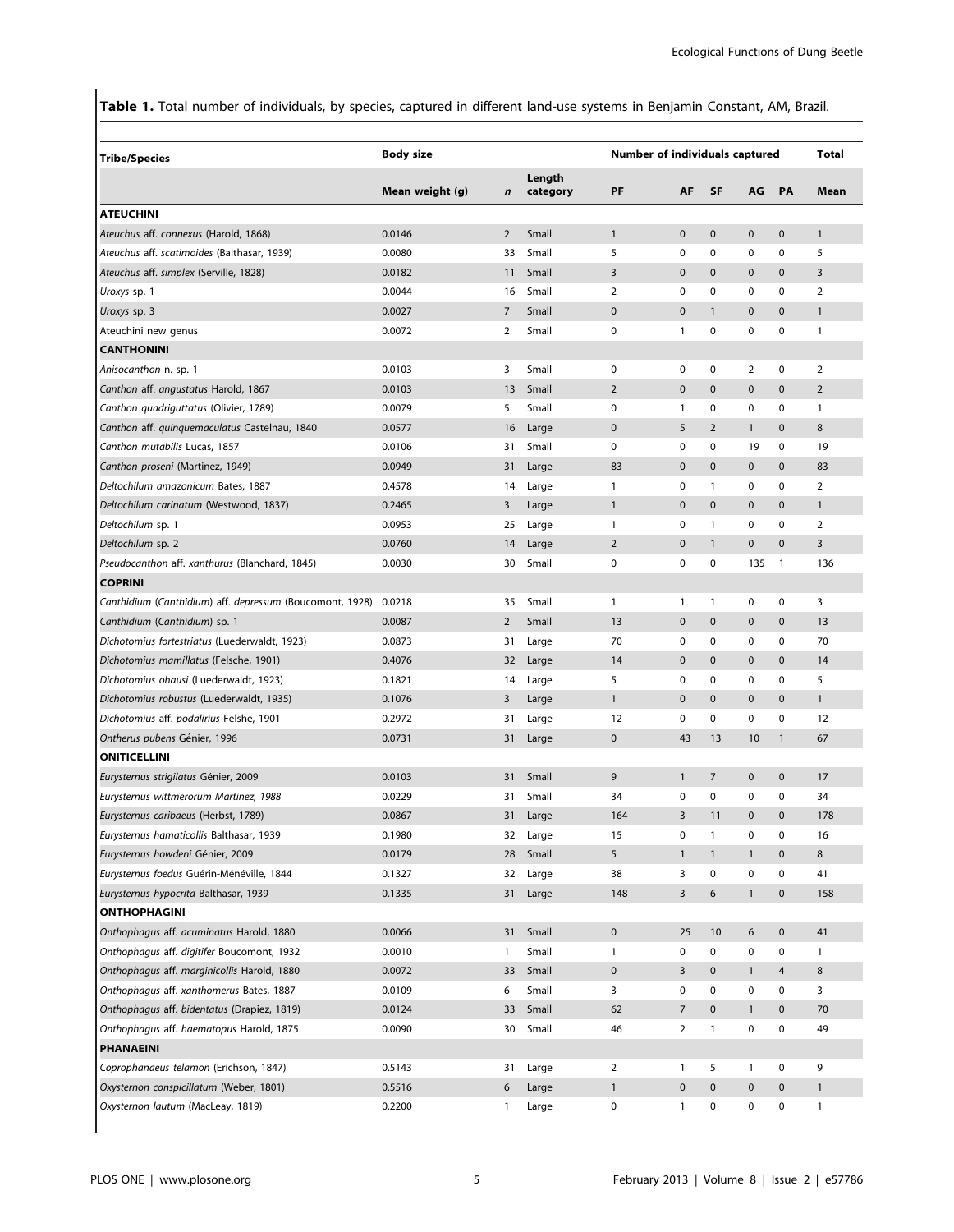#### Table 1. Cont.

| <b>Tribe/Species</b>                      | <b>Body size</b> |             |                    | <b>Number of individuals captured</b> |              |           |                |           | <b>Total</b> |
|-------------------------------------------|------------------|-------------|--------------------|---------------------------------------|--------------|-----------|----------------|-----------|--------------|
|                                           | Mean weight (g)  | $\mathbf n$ | Length<br>category | PF                                    | AF           | <b>SF</b> | <b>AG</b>      | <b>PA</b> | Mean         |
| Oxysternon silenus peruanum Pereira, 1943 | 0.1668           | 34          | Large              | 13                                    | 11           | 23        |                | $\Omega$  | 54           |
| Phanaeus bispinus Bates, 1868             | 0.1822           | 4           | Large              | $\mathbf 0$                           | $\mathbf{0}$ | $\Omega$  | $\overline{3}$ | $\Omega$  | 3            |
| Phanaeus cambeforti Arnaud, 1982          | 0.1176           | 14          | Large              |                                       | $\Omega$     | $\Omega$  | $\Omega$       | $\Omega$  | 7            |
| Phanaeus chalcomelas (Perty, 1830)        | 0.1580           | 18          | Large              | 3                                     | $\Omega$     | $\Omega$  | $\Omega$       | $\Omega$  | 3            |
| Total number of individuals               |                  |             |                    | 768                                   | 112          | 85        | 188            | -6        | 1159         |
| <b>Total number of species</b>            |                  |             |                    | 33                                    | 17           | 16        | 13             | 3         | 45           |

Mean body weight of dung beetle species, the number of beetles used to calculate mean body weight (n) and body length category ('Small' for species <10 mm long and 'Large' for species ≥10 mm long) are also shown. Land-use systems are: primary forest (PF), agroforest (AF), secondary forest (SF), agriculture (AG) and pasture (PA). doi:10.1371/journal.pone.0057786.t001

efficiency ranged from approximately 66% in secondary forest to 83% in primary forest.

Mean dung beetle abundance ( $F_{4,69}$  = 26.78, p<0.001), richness  $(\chi^2 = 241.52, p<0.001)$  and biomass  $(F_{4.69} = 34.76, p<0.001)$ changed across the land-use intensification gradient (Figure 3A), with the highest values in primary forest and the lowest values in pasture. Agroforest, secondary forest and agriculture composed a statistically homogenous group for all community attributes (Figure 3A; Table S1).

Abundance (F<sub>2,70</sub> = 63.21; p $<$ 0.001) and richness (F<sub>3,69</sub> = 62.76;  $p<0.001$ ) of large beetles decreased with increasing land-use intensity (Figure 4). However, small beetles showed the same abundance in primary forest and agriculture ( $F = 0.04$ ; p = 0.83) and these values were higher than those in the other systems  $(F = 56.77; p < 0.001)$ . Richness of small beetles was greatest in primary forest, followed by agriculture and agroforest, which showed no difference between them, then secondary forest, and finally pasture with the lowest richness  $(F_{3,69} = 34.63; p < 0.001;$ Figure 4; Table S1).

All three ecological functions performed by dung beetles were negatively affected by land-use intensity (dung removal:  $F_{4,69} = 17.84$ , p $\leq 0.001$ ; soil excavation:  $\chi_{4,69} = 64.71$ , p $\leq 0.001$ ; dispersal of small seed mimics:  $F_{4,69} = 21.00$ , p $< 0.001$ ; medium seeds mimics:  $F_{4,69} = 31.90$ , p $<0.001$  and large seed mimics:  $F_{4,69} = 22.51$ , p $< 0.001$ ; Figure 3B,C; Table S1). As expected, both the amount of soil excavated and secondary seed dispersal were positively correlated with dung removal, as the former two functions are a direct consequence of the latter (correlations between dung removal and: soil excavation,  $\text{Rs} = 0.752$ ,  $p < 0.001$ ; small seed mimic dispersal,  $Rs = 0.853$ ,  $p < 0.001$ ; medium seed mimic dispersal,  $Rs = 0.839$ ,  $p < 0.001$ ; and large seed mimic dispersal,  $Rs = 0.724$ ,  $p < 0.001$ ).

The results of the hierarchical partitioning performed to examine the independent effects of the six variables derived from combining the three community attributes for small- and largebeetle assemblages on the ecological functions measured, showed that, although all community attributes had a significant positive effect on all three ecological functions (except the abundance of small beetles on all ecological functions and the biomass of small beetles on the dispersal of large seed mimics), species richness and abundance of large beetles were the attributes with the highest explanatory values (Figure 5). Models including the six predictive variables explained between 41% and 56% of the response variable variance.

# **Discussion**

# Habitat Disturbance: Responses of Community Attributes Versus Community Functions

Three community attributes (species richness, abundance and biomass) and the three ecological functions (dung removal, soil excavation and secondary seed dispersal) were negatively affected by habitat disturbance. However, although some studies have found that some types of secondary forests and/or agroforests are able to maintain high values for some dung beetle community attributes [19], in the present study these land-use systems had significantly impoverished dung beetle communities and ecological functions (see also [43] and [44] for similar results). Larger-bodied dung beetles are more susceptible to abundance decline in disturbed systems [8], and these species are the most related to function loss [45,25,51].

In terms of dung beetle community attributes and dung removal, agriculture sites were more similar to agroforests and secondary forests than to pasture sites. This could be due, in part, to the agricultural areas having many tourist species (50% of all species in agriculture are singletons) which increase total species number. The high abundance and biomass of this system was due mainly to one small species (Pseudocanthon.aff. xanthurum (Blanchard, 1845), which was very abundant (85% of all individuals). Our agriculture sites were of small size  $\leq 1.5$  ha) and were surrounded by forested habitats, which might be acting as sources of colonizing individuals, as has been shown to occur for forest fragments [46,47,48]. High abundance in these systems can also be explained by the fact that indigenous people remain longer in areas of agriculture and agroforestry, growing and harvesting food products for consumption, and defecating nearby, therefore providing a stable source of food supply for dung beetles [31]. These results are mirrored by ecological function parameters: in our study, many small beetles collectively were able to remove large amounts of dung from the agriculture system; however, small beetles build smaller tunnels than do large beetles, therefore excavating less soil. Larger dung beetles also bury more seeds than do smaller beetles [49]. The observed similar amounts of dung buried in agriculture and in forested systems (secondary forest and agroforest) could be explained by the compensatory density [50] of small beetles. Despite the large-beetle assemblage being the major group responsible for ecological functions, the small-beetle assemblage also proved important for the function of dung removal, though not in the case of the other ecological functions.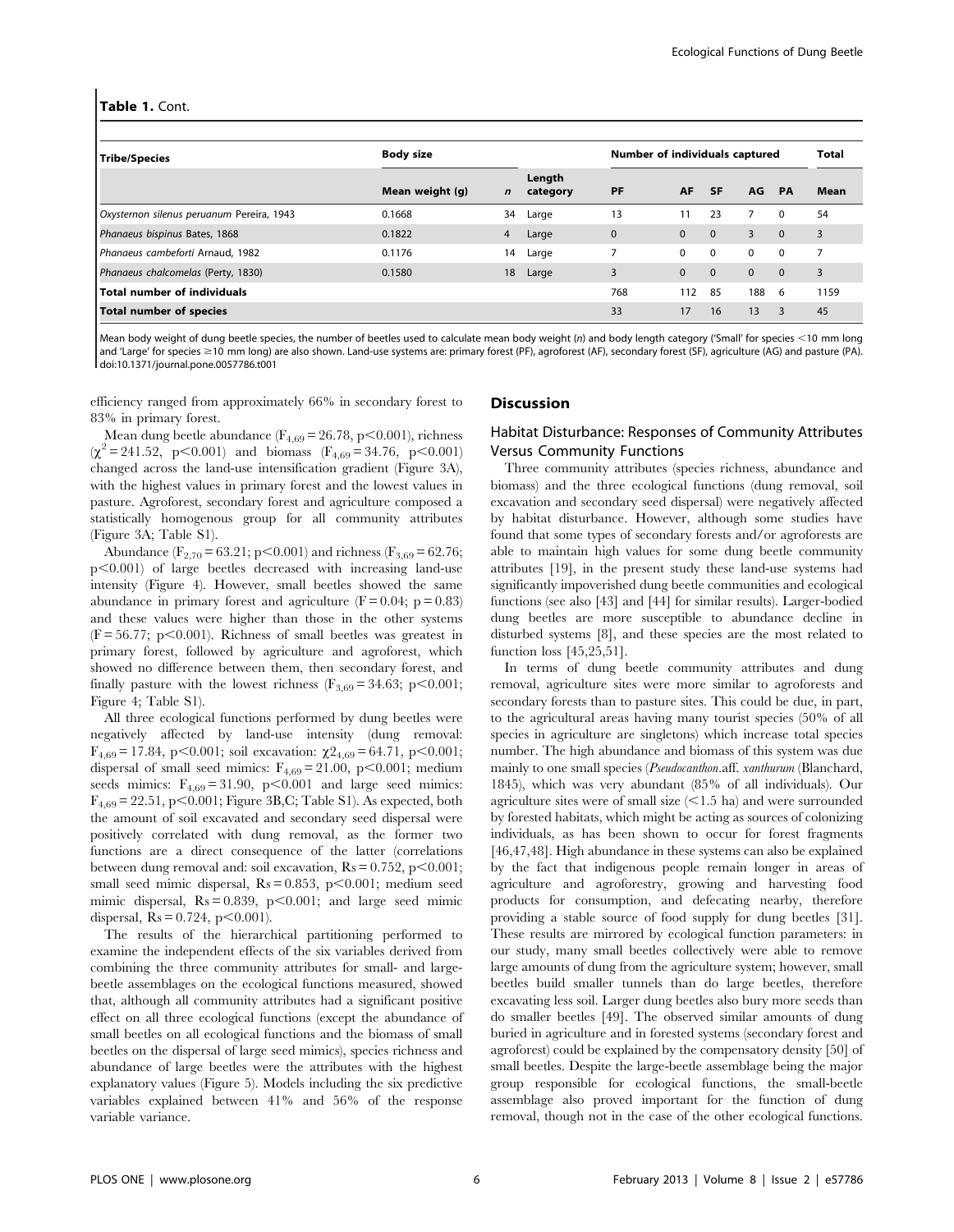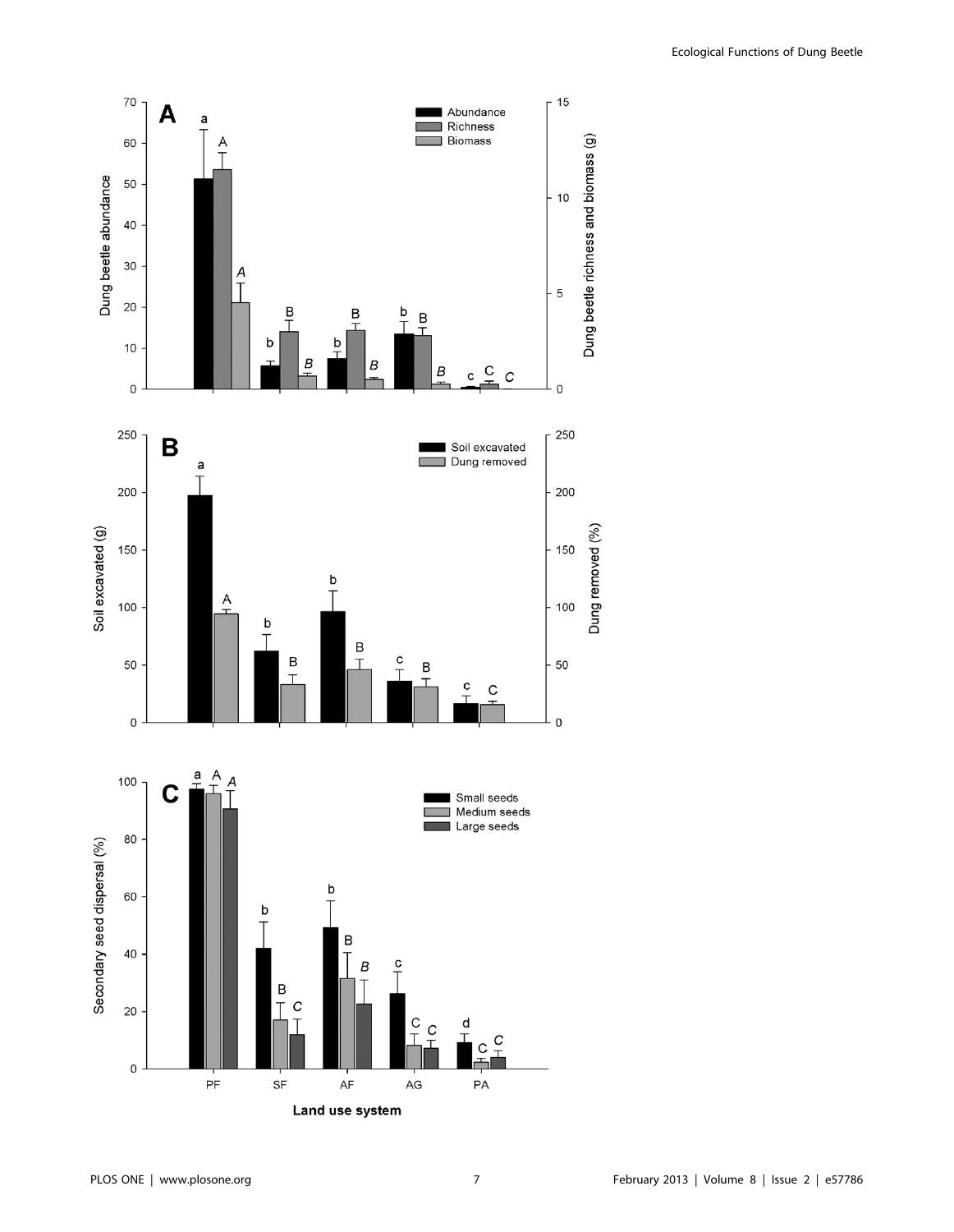Figure 3. Mean values of (A) abundance, biomass and richness of dung beetles, (B) amount of soil excavated and dung removed, and (C) secondary dispersal of small, medium and large seed mimics. Land-use systems sampled were: primary forest (PF), secondary forest (SF), agroforest (AF), agriculture (AG) and pasture (PA). Different letters above bars indicate statistically significant differences (p<0.05) among landuse systems. Error bars represent  $\pm 1$  SEM. doi:10.1371/journal.pone.0057786.g003

Unlike community attributes (species richness, abundance and biomass) and dung removal, the values for soil excavation and secondary dispersal of seed mimics in agriculture plots were more similar to those found in pasture. This highlights important changes in the dung beetle community in the agriculture plots, related to the loss of large species, which although often functionally more important than smaller species, are also more extinction prone [51].

These results clearly demonstrate the relevance of empirically estimating the amount of ecological functions rather than deducing it from community attributes, as has already been pointed out by previous studies [26,52]. Furthermore, among the



Figure 4. Mean values of large and small dung beetle abundance and richness. The land-use systems sampled were: primary forest (PF), secondary forest (SF), agroforest (AF), agriculture (AG) and pasture (PA). Different letters above bars indicate statistically significant differences (p<0.05) among land-use systems. Error bars represent  $\pm 1$  SEM. doi:10.1371/journal.pone.0057786.g004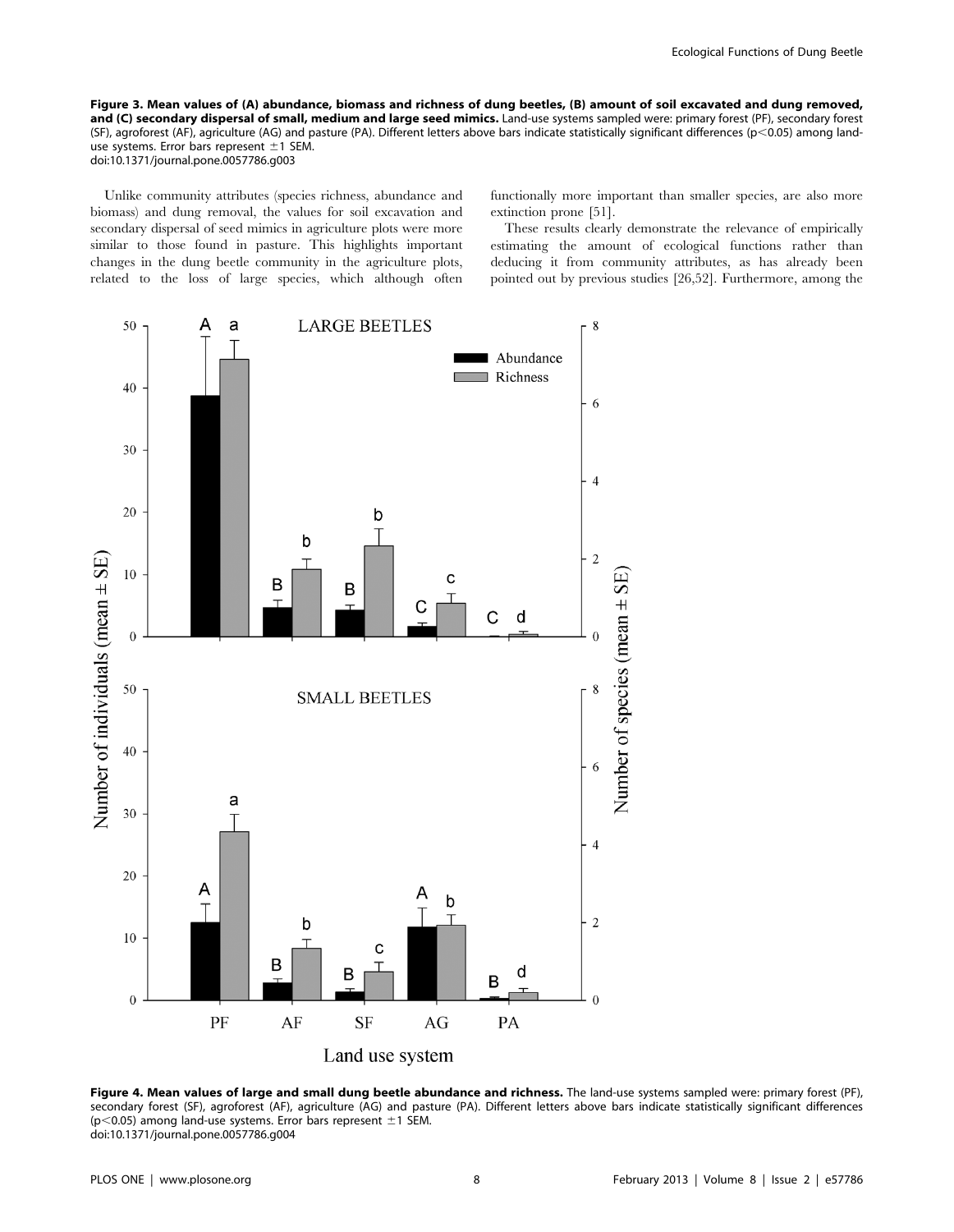

Figure 5. Analysis of hierarchical partitioning. Distribution of the percentage of independent effects of dung beetle community attributes (richness, abundance and biomass) on the amount of ecological function performed, as determined by hierarchical partitioning. Black bars represent significant effects (p<0.05) as determined by randomization tests. Positive relationships are shown by a+symbol.  $R^2_{\ dev}$  is the total deviance explained by a generalized linear model including the six predictive variables. Shown are: biomass of large beetles (BLB), richness of large beetles (RLB), abundance of large beetles (ALB), biomass of small beetles (BSB), richness of small beetles (RSB) and abundance of small beetles (ASB). doi:10.1371/journal.pone.0057786.g005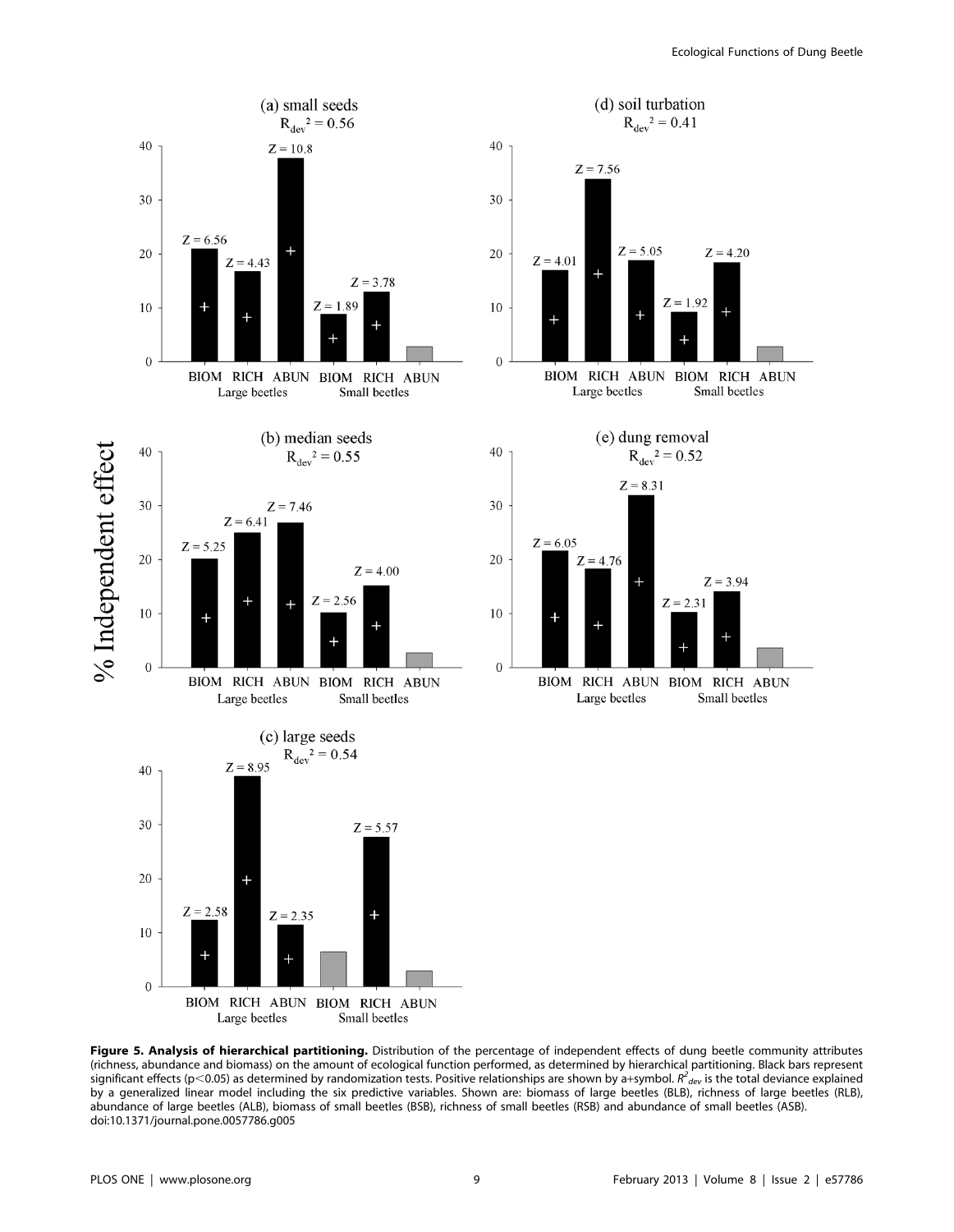functional variables, dung removal was the least sensitive to habitat disturbance. However, dung removal is the functional variable most often measured because most ecological functions of dung beetles are a consequence of, and thus directly related, to dung removal, and because it is easily measured. Slade and collaborators [25] verified that the proportion of seeds removed covaried with the amount of dung removed, but that more small seeds were removed than large seeds for a given proportion of dung removed. Although a correlation was recorded in our study between dung removal and the other two ecological functions, our results show that dung removal might not accurately reflect the effect of habitat disturbance on other ecological functions, such as secondary seed dispersal.

# Prediction of Community Function through Community **Attributes**

Habitat disturbance indirectly affects the ecological functions of the dung beetle community by affecting one or more of their community attributes (richness, abundance and biomass) associated mainly with large species. Our results show that the variation in ecological functions was explained by changes in the three community attributes we measured. However, it should be mentioned that models including the six predictive variables (from large and small species) failed to explain 44–59% of the variation in the amount of ecological function recorded (Figure 4). Although our results demonstrated that the loss of large species can influence the loss of ecological functions performed by dung beetles, the loss of functions cannot be explained by species size alone. Thus, other factors are related to beetle size in terms of the loss of ecological functions, such as functional groups [23] and environmental variables.

Many studies have highlighted the important relationships between community attributes and ecological functions, but often emphasize the role of beetle abundance and biomass over species richness (e.g. [10,14,25,53]). As already mentioned, large beetles remove and bury larger amounts of dung than do small beetles [54]. In our study system, species richness of large beetles was the variable that best explained the variation in the amount of dispersal for large seed mimics and the amoung of soil excavation. Similarly, the abundance of large beetles was the variable that best explained the variation in the amount of dispersal for small and medium seeds mimics, as well as in dung removal. In our study, the abundance of small beetles did not influence significantly any of the ecological functions measured, in accordance with [25], who showed that small beetles have little effect on dung and seed removal, although there is complementarity among different functional groups for better ecological function accomplishment. Thus, it is likely that higher species richness is related to a higher diversity of functional groups, an attribute that has been shown to be important in predicting the amount of ecological functions [23,25,45].

Species richness can be measured at least at two different levels: (i) the overall community species richness (which is the total number of species present in a study site), and (ii) the mean species richness at the level of sampling point (one or more traps located in close proximity), which is the mean number of species that is attracted to a single point in space and/or time (can also be referred to as species density, see [55]). The former metric of species richness is the one that is usually reported in community studies and, consequently, the one that is usually associated with ecological function. However, we believe that, for dung beetles, the second metric is more useful for the purpose of relating richness to function, because the functions occur at the level of individual defecations [26,56]. For future studies designed to correlate number of species with the amount of any ecological function, we suggest using species density measured at the same spatial and temporal scales used to measure the function.

# Assessment Method for Estimating the Ecological Functions of Dung Beetles

As with any experimental manipulation, the method proposed might not be adequate when the purpose of a study is to quantify accurately the amount of an ecological function performed, because the arena fence and other manipulations might alter the normal dung-relocating behavior of some beetle species. In particular, for studies focusing on the secondary dispersal of seeds by dung beetles, other methodologies might yield more accurate and realistic results (e.g. [26,57). However, when the purpose of a study is to obtain an estimate of the amount of ecological function with the objective of comparing sampling points (distributed either in space and/or time), then we believe that our method is useful in adding a functional dimension to dung beetle community studies, particularly when the effects of habitat disturbance are being assessed. This is particularly useful because it can simultaneously estimate the amount of at least three different ecological functions. As discussed above, this is important because, although most functions show a high correlation with dung removal, such correlation is not perfect and the measurement of additional functions adds valuable information.

Although the amount of dispersal of small and medium seed mimics in disturbed forests was intermediate between that of primary forest and open areas (agriculture and pasture), the results for large seed mimics told a different story. For large seed mimics, dispersal was equally low in secondary forest, agriculture and pasture, but was higher in agroforest, suggesting that dispersal of large seeds might suffer even in habitats that maintain a relatively complex vegetation structure, such as secondary forests. In our study site we observed that loss of large species occurs in secondary forest; this might negatively impact secondary seed dispersal, particularly of large seeded-species. This can have important consequences for tropical forest regeneration and succession because, in general, large seeds are characteristic of primary forest tree species. This highlights the relevance of including seeds of different sizes when quantifying seed dispersal by dung beetles.

Based on our results, we have provided conclusions on the dung beetle community and their ecological functions, including secondary seed dispersal quantities [34], in different land-use systems. However, the process of seed dispersal until the establishment of the seedling depends on several factors. The effective dispersal of a seed depends on its size [32], the amount of dung in which it is embedded [35], the time of deposition, the season [26], and the size [14,58] and composition of the dung beetle guilds [25]. The seed-to-seedling process can also vary on the depth at the seed is buried [32,57] and the ability of the seed to avoid density-dependent factors [59,60].

# Supporting Information

Table S1 Results of the analyses with generalized linear models (GLMs) showing the effects of land use systems on community attributes and ecological functions. (DOCX)

## Acknowledgments

We are grateful to Fernando Z. Vaz de Mello for assistance in the identification of dung beetle species. We also thank two anonymous reviewers for useful comments on a previous version of the manuscript.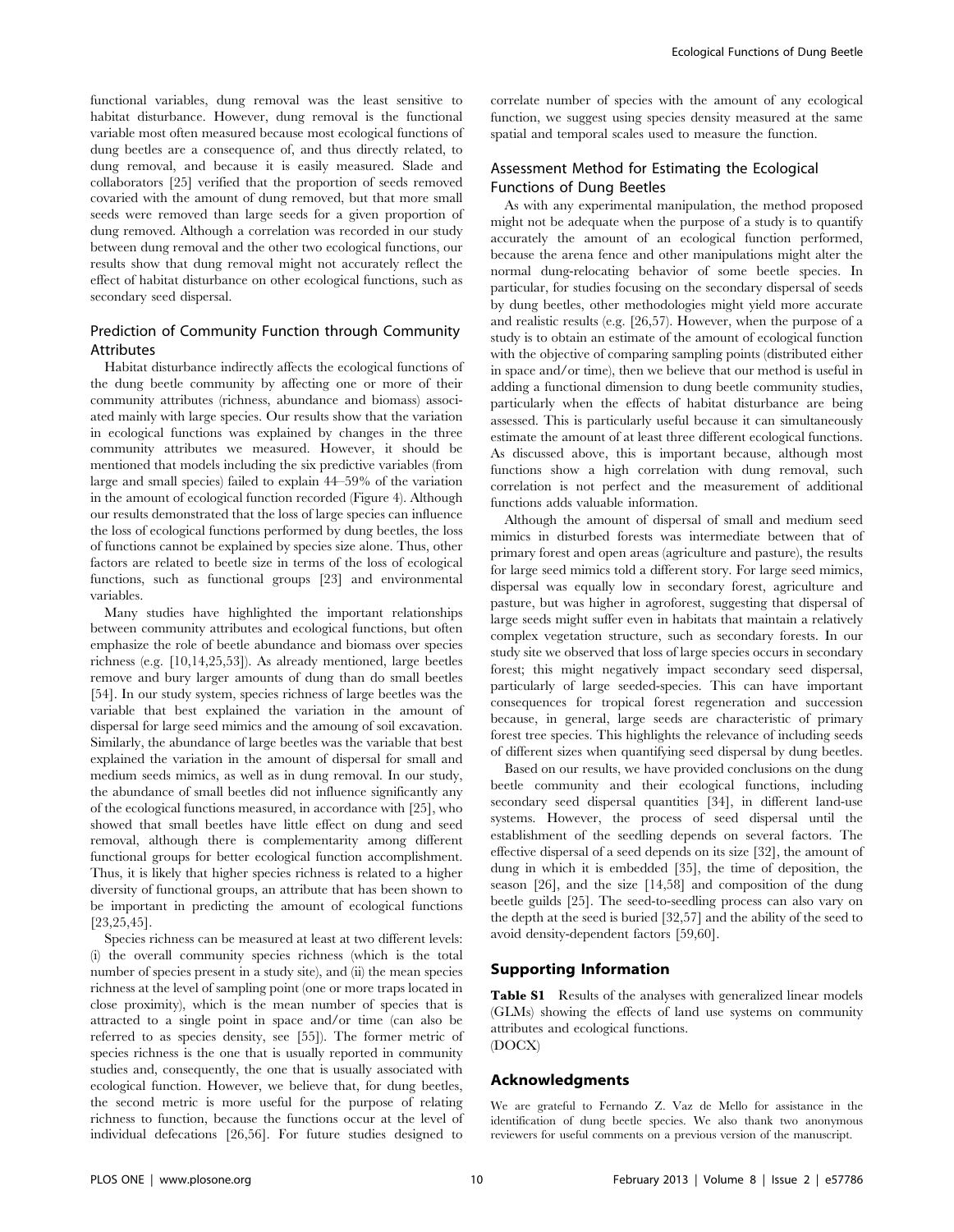Revised interpreted results and improved intellectual content: RFB VK EA JL. Final approval of the manuscript: RFB VK EA JL. Conceived and

#### References

- 1. Díaz S, Fargione J, Chapin FS, Tilman D (2006) Biodiversity loss threatens human well-being. PLOS ONE 4: 1300–1305.
- 2. Díaz S, Tilman D, Fargione J, Chapin FI, Dirzo R, et al. (2005) Biodiversity regulation of ecosystem services. In: Hassan R, Scholes R, Ash N, editors. Ecosystems and human wellbeing: Current state and trends: Findings of the Condition and Trends Working Group. Washington (D. C.): Island Press. 297– 329.
- 3. Hooper DU, Chapin FS, Ewel JJ, Hector A, Inchausti P, et al. (2005) Effects of biodiversity on ecosystem functioning: a consensus of current knowledge. Ecological Monographs 75: 3–35.
- 4. Tilman D (1999) Diversity and production in European grasslands. Science 286: 1099–1100.
- 5. Tscharntke T, Klein AM, Kruess A, Steffan-Dewenter I, Thies C (2005) Landscape perspectives on agricultural intensification and biodiversity – ecosystem service management. Ecology Letters 8: 857–874.
- 6. Lewis OT (2009) Biodiversity change and ecosystem function in tropical forests. Basic and Applied Ecology 10: 97–102.
- 7. Spector S (2006) Scarabaeine dung beetles (Coleoptera: Scarabaeidae: Scrabaeinae): An invertebrate focal taxon for biodiversity research and conservation. The Coleopterists Bulletin 5: 71–83.
- 8. Gardner TA, Barlow J, Araujo IS, Ávila-Pires TC, Bonaldo AB, et al. (2008) The cost-effectiveness of biodiversity surveys in tropical forests. Ecology Letters 11: 139–150.
- 9. Hanski I, Cambefort Y (1991) Dung beetle ecology. Princeton: Princeton University Press. 481 p.
- 10. Bang HS, Lee JH, Kwon OS, Na YE, Jang YS, et al. (2005) Effects of paracoprid dung beetles (Coleoptera: Scarabaeidae) on the growth of pasture herbage and on the underlying soil. Applied Soil Ecology 29: 165–171.
- 11. Yamada D, Imura O, Shi K, Shibuya T (2007) Effect of tunneler dung beetles on cattle dung decomposition, soil nutrients and herbage growth. Grassland Science 53: 121–129.
- 12. McKinney GT, Morley FHW (1975) The agronomic role of introduced dung beetles in grazing systems. Journal of Applied Ecology 12: 831–837.
- 13. Bergstrom BC, Maki LR, Werner BA (1976) Small dung beetles as biological control agents: laboratory studies of beetle action on trichostrongylid eggs in sheep and cattle feces. Proc Helminthol Soc Wash. 43: 171–174.
- 14. Andresen E (2002) Dung beetles in a Central Amazonian rainforest and their ecological role as secondary seed dispersers. Ecological Entomology 27: 257– 270.
- 15. Losey JE, Vaughan M (2006) The economic value of ecological services provided by insects. Bioscience 56: 311–323.
- 16. Nichols E, Spector S, Louzada J, Larsen T, Amezquita S, et al. (2008) Ecological functions and ecosystem services provided by Scarabaeinae dung beetles. Biological Conservation 141: 1461–1474.
- 17. Almeida S, Louzada J, Sperber C, Barlow J (2011) Subtle land-use change and tropical biodiversity: dung beetle communities in cerrado grasslands and exotic pastures. Biotropica 43: 704–710.
- 18. Jacobs CT, Scholtz CH, Escobar F, Davis ALV (2010) How might intensification of farming influence dung beetle diversity (Coleoptera: Scarabaeidae) in Maputo Special Reserve (Mozambique)? Journal of Insect Conservation 14: 389–399.
- 19. Nichols E, Larsen T, Spector S, Davis AL, Escobar F, et al. (2007) Dung beetle response to tropical forest modification and fragmentation: a quantitative literature review and meta-analysis. Biological Conservation 137: 1–19.
- 20. Simelane TS (2010) Impacts of traditional land uses on biodiversity outside conservation areas: effects on dung beetle communities of Vaalbos National Park. African Journal of Ecology 48: 490–501.
- 21. Vulinec K (2002) Dung beetle communities and seed dispersal in primary forest and disturbed land in Amazonia. Biotropica 34: 297–309.
- 22. Korasaki V, Lopez J, Brown GG, Louzada J (2012). Using dung beetles to evaluate the effects of urbanization onnAtlantic Forest biodiversity. Insect Science 00: 1–14.
- 23. Barragán F, Moreno CE, Escobar F, Halffter G, Navarrete D (2011). Negative impacts of human land use on dung beetle functional diversity. PLOS ONE 6: e17976. doi:10.1371/journal.pone.0017976.
- 24. Horgan FG (2005) Effects of deforestation on diversity, biomass and function of dung beetles on the eastern slope of the Peruvian Andes. Forest Ecology and Management 216: 117–133.
- 25. Slade EM, Mann DJ, Villanueva JF, Lewis OT (2007) Experimental evidence for the effects of dung beetle functional group richness and composition on ecosystem function in a tropical forest. Journal of Animal Ecology 76: 1094– 1104.
- 26. Culot L, Mann DJ, Muñoz Lazo FJJ, Huynen MC, Heymann EW (2011) Tamarins and dung beetles: An efficient diplochorous dispersal system in the Peruvian Amazonia. Biotropica 43: 84–92.

designed the experiments: RFB JL. Performed the experiments: RFB VK. Analyzed the data: RFB VK EA JL. Wrote the paper: RFB VK EA JL.

- 27. Coelho MR, Fidalgo ECC, Arau´jo FO, Santos HG, Santos MLM, et al. (2005). Solos das áreas-piloto do Projeto GEF BIOS (Conservation and Sustainable Management of Below-Ground Biodiversity: Phase I), Município de Benjamin Constant, Estado do Amazonas. Rio de Janeiro: Embrapa Solos Press. 158 p.
- 28. Fidalgo ECC, Coelho MR, Arau´jo FO, Moreira FMS, Santos HG, et al. (2005) Levantamento do uso e cobertura da terra de seis áreas amostrais relacionadas ao Projeto BiosBrasil (Conservation and Sustainable Management of Below-Ground Biodiversity: Phase I), município de Benjamin Constant (AM). Rio de Janeiro: Embrapa Solos Press. 54 p.
- 29. Larsen T, Forsyth A (2005) Trap spacing and transect design for dung beetle biodiversity studies. Biotropica 37: 322–325.
- 30. Halffer G, Edmonds WD (1982). The nesting behaviour of dung beetles (Scarabaeinae) an ecological and evolutionary approach. Instituto de Ecologia, Mexico. 176p.
- 31. Braga RF, Korasaki V, Audino LD, Louzada J (2012) Are dung beetles driving dung-fly abundance in traditional agricultural areas in the Amazon? Ecosystems 15: 1173–1181.
- 32. Andresen E (1999) Seed dispersal by monkeys and the fate of dispersed seeds in a Peruvian rainforest. Biotropica 31: 145–158.
- 33. Koike S, Morimoto H, Kozakai C, Arimoto I, Soga M, et al. (2012) M The role of dung beetles as a secondary seed disperser after dispersal by frugivore mammals in a temperate deciduous forest. Acta Oecologica 41: 74–81.
- 34. Schupp EW, Jordano P, Gómez JM (2010) Seed dispersal effectiveness revisited: a conceptual review. New Phytologist 188: 333–353.
- 35. Andresen E (2001) Effects of dung presence, dung amount, and secondary dispersal by dung beetles on the fate of Micropholis guyanensis (Sapotaceae) seeds in central Amazonia. Journal of Tropical Ecology 17: 61–78.
- 36. Colwell RK (2004) EstimateS: Statistical Estimation of Species Richness and Shared Species from Samples. User's guide and application. Storrs, Connecticut: University of Connecticut.
- 37. Escobar F, Halffter G, Solís A, Halffter V, Navarrete D (2008) Temporal shifts in dung beetle community structure within a protected area of tropical wet forest: a 35-year study and its implications for long-term conservation. Journal of Applied Ecology 45: 1584–1592.
- 38. R Development Core Team (2011) R: A language and environment for statistical computing. R Foundation for Statistical Computing, Vienna, Austria. ISBN 3–900051–07–0, Available: http://www.R-project.org/. Accessed 13 April 2011.39. Crawley 2002.
- 39. Crawley MJ (2002) Statistical computing an introduction to data analysis using s-plus 761. London, UK: John Wiley & Sons.
- 40. Chevan A, Sutherland M (1991) Hierarchical partitioning. The American Statistitian 45: 90–96.
- 41. Mac Nally R (2000) Regression and model-building in conservation biology, biogeography and ecology: the distinction between–and reconciliation of– 'predictive' and 'explanatory' models. Biodiversity Conservation 9: 655–671.
- 42. Mac Nally R (2002) Multiple regression and inference in ecology and conservation biology: further comments on identifying important predictor variables. Biodiversity Conservation 11: 1397–1401.
- 43. Gardner TA, Hernandez MIM, Barlow J, Peres CA (2008) Understanding the biodiversity consequences of habitat change: the value of secondary and plantation forests for neotropical dung beetles. Journal of Applied Ecology 45: 883–893.
- 44. Slade EM, Mann DJ, Lewis OT (2011) Biodiversity and ecosystem functions of tropical forest dung beetles under contrasting logging regimes. Biological Conservation 144: 166–74.
- 45. Dangles O, Carpio C, Woodward G (2012) Size-dependent species removal impairs ecosystem functioning in a large-scale tropical field experiment. Ecology, preprint http://dx.doi.org/10.1890/12-0510.1.
- 46. Samways MJ (1995) Insect conservation biology. London: Chapman & Hall Press. 358p.
- 47. Altieri MA (1993) Biodiversity and pest management agroecosystems. New York: Food Product Press. 185 p.
- 48. Louzada J, Lima AP, Matavelli R, Zambaldi L, Barlow J (2010) Community structure of dung beetles in Amazonian savannas: role of fire disturbance, vegetation and landscape structure. Landscape Ecology 25: 631–641.
- 49. Feer F (1999) Effects of dung beetles (Scarabaeidae) on seeds dispersed by howler monkeys (Alouatta seniculus) in the French Guianan rain forest. Journal of Tropical Ecology 15: 129–142.
- 50. Ame´zquita S, Favila ME (2010) Removal rates of native and exotic dung by dung beetles (Scarabaeidae: Scarabaeinae) in a fragmented tropical rain forest. Environmental Entomology 39: 328–336.
- 51. Larsen T, Williams N, Kremen C (2005) Extinction order and altered community structure rapidly disrupt ecosystem functioning. Ecology Letters 8: 538–547.